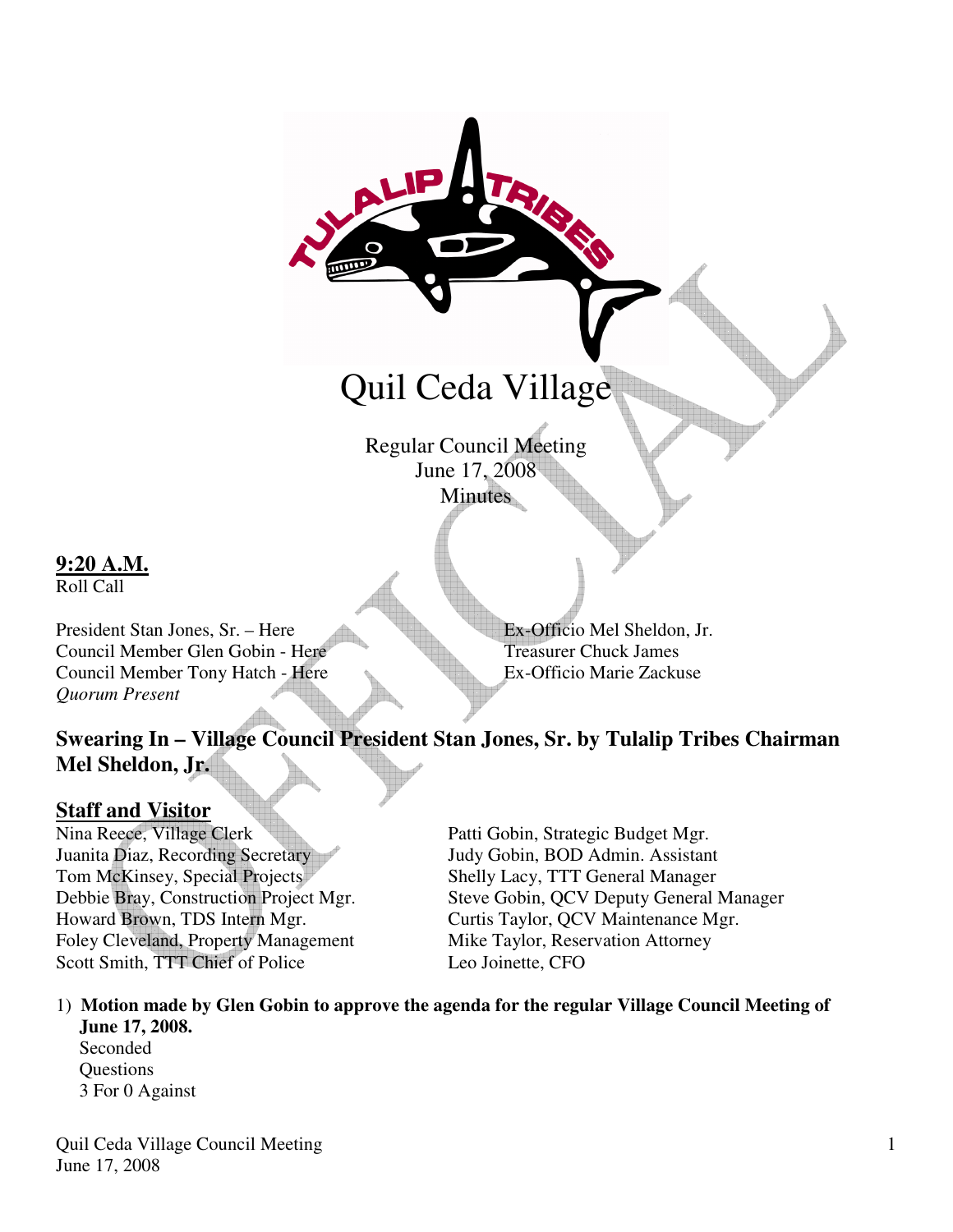Motion carried

- 2) **Motion made Glen Gobin to approve the minutes for the regular Village Council Meeting of May 20, 2008.** 
	- Seconded Questions Motion carried
- 3) Police Report-Presented by Police Chief Scott Smith Handout provided to Council Discussion: Steve Gobin, Debbie Bray, Howard Brown, Chuck James

 The tribal police will provide a minimum of two police officers for Boom City between the hours of 9:00 a.m.-1:00 a.m. daily from June 20 2008 –July 4, 2008. The vacant lot across from the Boom City site has been cleared and should be available for additional parking, if needed. Vehicles should not be left within the Village for more than 24 hours before being towed. Overnight stays within the Village are currently prohibited.

#### **Engineering Services**

4) **Motion made by Glen Gobin to approve Resolution No. 2008-010 authorizing the engineering design of phase one of 93rd Street in Quil Ceda Village as amended.** 

Discussion: Tom McKinsey, Glen Gobin, Steve Gobin

Wal-Mart has language in their lease to drive the construction of a road defined as 93<sup>rd</sup> Street (west of Wal-Mart). Council would requests that the  $4<sup>th</sup>$  and  $5<sup>th</sup>$  whereas be removed. This is resolution is for design only.

Seconded

 Questions: Is this for truck traffic? This is for design and further discussion on how it would be used can be discussed at a later date.

3 For 0 Against

Motion carried

5) **Motion made by Glen Gobin to approve Resolution No. 2008-011 authorizing the expenditure of funds To pay for the dismantling of three buildings at the North Power Center site.** 

Discussion: Tom McKinsey,

 This went out for bid to the membership. This comes out of the allocation budget. Staff is here for payment. The site was cleaned up. The steel was disposed of.

**Seconded** 

 Questions: 3 For 0 Against Motion carried

6) **Motion made by Glen Gobin to approve Resolution No. 2008-012 authorizing payment to Sheldon Enterprises, Inc for work performed at the Central Plaza extending the temporary fencing in an amount not to exceed \$9,077.10 with funding to come from the 2008 Strategic Funds set aside for the Central Plaza improvements.**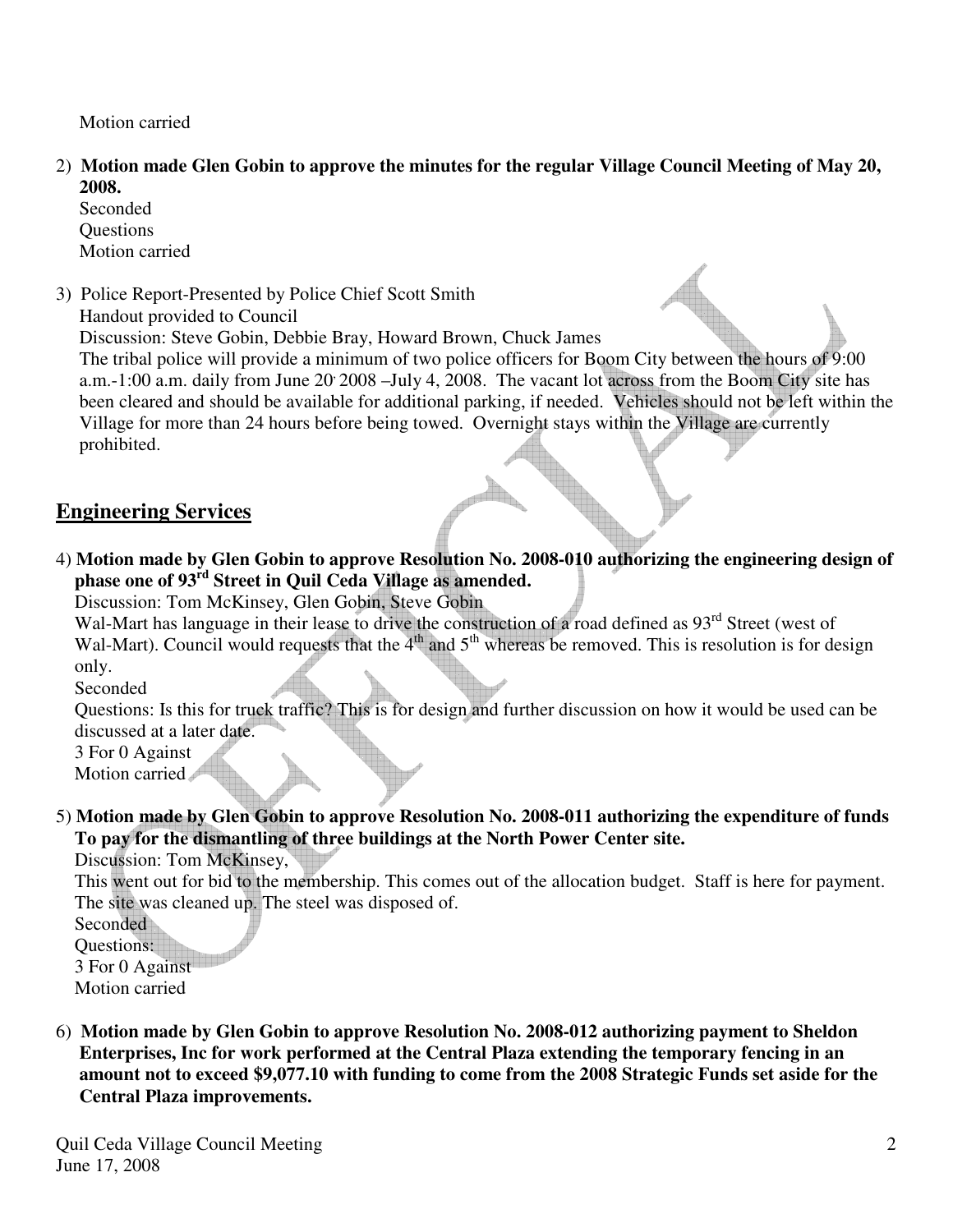Seconded **Ouestions**  3 For 0 Against Motion carried

#### **Administration**

- 7) Clarification on Restaurant Privilege Tax
	- Does the Tax apply to Banquet Services Gratuity (Washington State = Yes)? Discussion: Nina Reece, Mike Taylor, Glen Gobin, Stan Jones, Sr., Mel Sheldon, When the Village taxes restaurant sales, it taxes food and beverage. In the catering business there is a gratuity or service charge that is added to the contract to provide food and beverages. Currently, the State of Washington taxes the service charge at the same rate as the prepared food and beverage tax. The Hotel staff has asked for clarification on taxing the gratuity/service charge. It is allowed in the current Tax Code. **Motion made by Glen Gobin to clarify that the restaurant tax does apply to the gratuity and that the Village Restaurant Tax should be consistently applied the same way the State of Washington applies the tax.**

 Seconded **Ouestions**  2 For 1 Opposed (Tony Hatch) Motion carried

8) **Motion made by Glen Gobin to approve Resolution No. 2008-013 authorizing the transfer of tax revenue in the amount of \$156,079.80 for the month of January 2008 into the Village general operating account.** Seconded

 Questions: Why hasn't this been done monthly? Staff got behind but should be able to do it every month from here on out.

 3 For 0 Against Motion carried

9) **Motion made by Glen Gobin to approve Resolution No. 2008-014 authorizing the transfer of tax revenue in the amount of \$141,311.85 for the month of February 2008 into the Village general operating account.** 

 Seconded 3 For 0 Against Motion carried

10) **Motion made by Glen Gobin to approve Resolution No. 2008-015 authorizing the transfer of tax revenue in the amount of \$333,009.94 for the month of March 2008 into the Village general operating account.** 

Seconded Questions: 3 For 0 Against Motion carried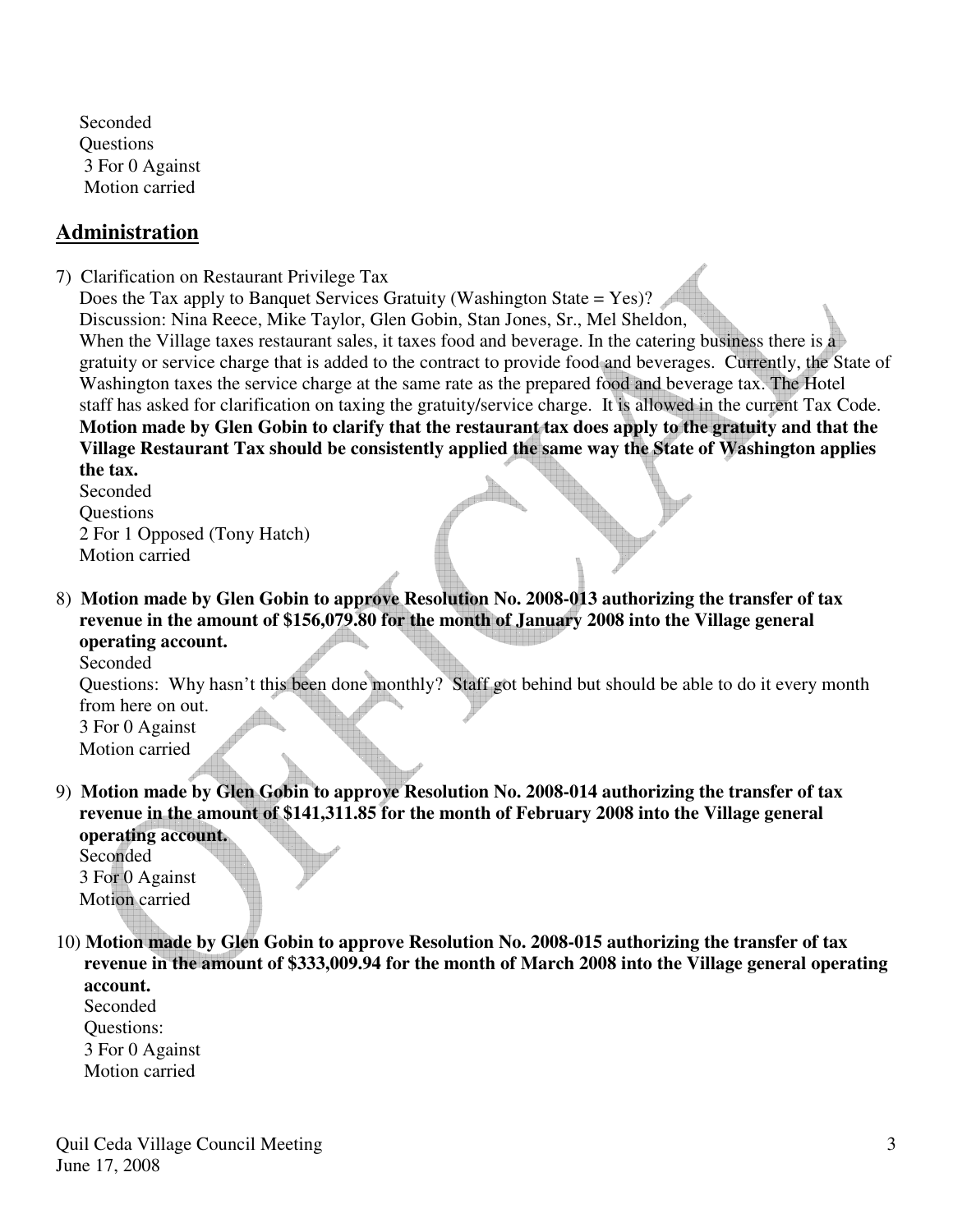11) **Motion made by Glen Gobin to approve Resolution No. 2008-016 authorizing an increase to the Village Maintenance Budget Landscape Line item by \$145,325 with funding to come from 2008 unallocated tax revenue leaving a balance of \$1,103,848 in reserve.** Seconded

 Questions: The Village Maintenance budget does all the streetscape, mowing and repairs to the common areas within the Village. Staff did not budget to remove the damaged and dangerous trees on the trail, to clean up the vacant lot behind the Casino, the vacant lot called south power center, to maintain  $116<sup>th</sup>$  Street or the  $34<sup>th</sup>$  Street extension and hiring a mower to clean the  $27<sup>th</sup>$  Avenue ditch. There isn't enough time allocated for work that needs to be done before the grand opening of the hotel.

 3 For 0 Against Motion carried.

## **Tulalip Data Services**

12) Resolution No. 2008-017 moving Tribal Interns who meet the requirements of vacant positions within TDS into the position.

 Discussion: Howard Brown, Steve Gobin, Tony Hatch, Chuck James, Shelly Lacy, Glen Gobin TDS is asking that the department be able to hire interns who have demonstrated the ability to fulfill vacant positions with TDS without going through the hiring process. TDS would like to use work experience instead of the certifications. The Council would like staff to come back with a policy on the different levels of educational requirements. Some jobs do not need an associate or bachelors degree and may only require a certificate or even an apprenticeship to be qualified.

 Staff is asking for a variance to the number of interns it currently has openings available. TDS has 9 and 3 of those are ready to be transferred into full-time positions. Now that the building is complete, TDS has budgeted for 18 full-time interns. There are 12 Tribal Members who have been waiting to get into the program. TDS would like to hire all 12. There are unspent funds in the Intern 2008 budget that would pay for this but it will create an increase in the 2009 budget. The interns at this time go to school. How long does the schooling take? Generally, TDS prepares them to start college in the first year and then entering the second year, the intern will take attend school part-time and participate in on the job training, as well.

 **Motion made by Glen Gobin to approve three additional positions within the TDS Internship Program for the 2008 calendar year so all those Tribal Members who have been waiting can be accommodated.**

Seconded Questions: 3 For 0 Against Motion carried

### **Economic Development**

13) Community Transit request for Bus Stop Flyer Pickup Point

Discussion: Debbie Bray, Tony Hatch, Glen Gobin,

 The stop will not interrupt the traffic flow. Community transit would maintain this stop. They are asking for an additional stop further north on 31<sup>st</sup> Street behind Wal-Mart. Where is the permanent site? There are two temporary sites behind Wal-Mart and Home Depot. The one by Bob's Burger and Brew is temporary. Community Transit is requesting that this site become permanent. The Village Council would like this to